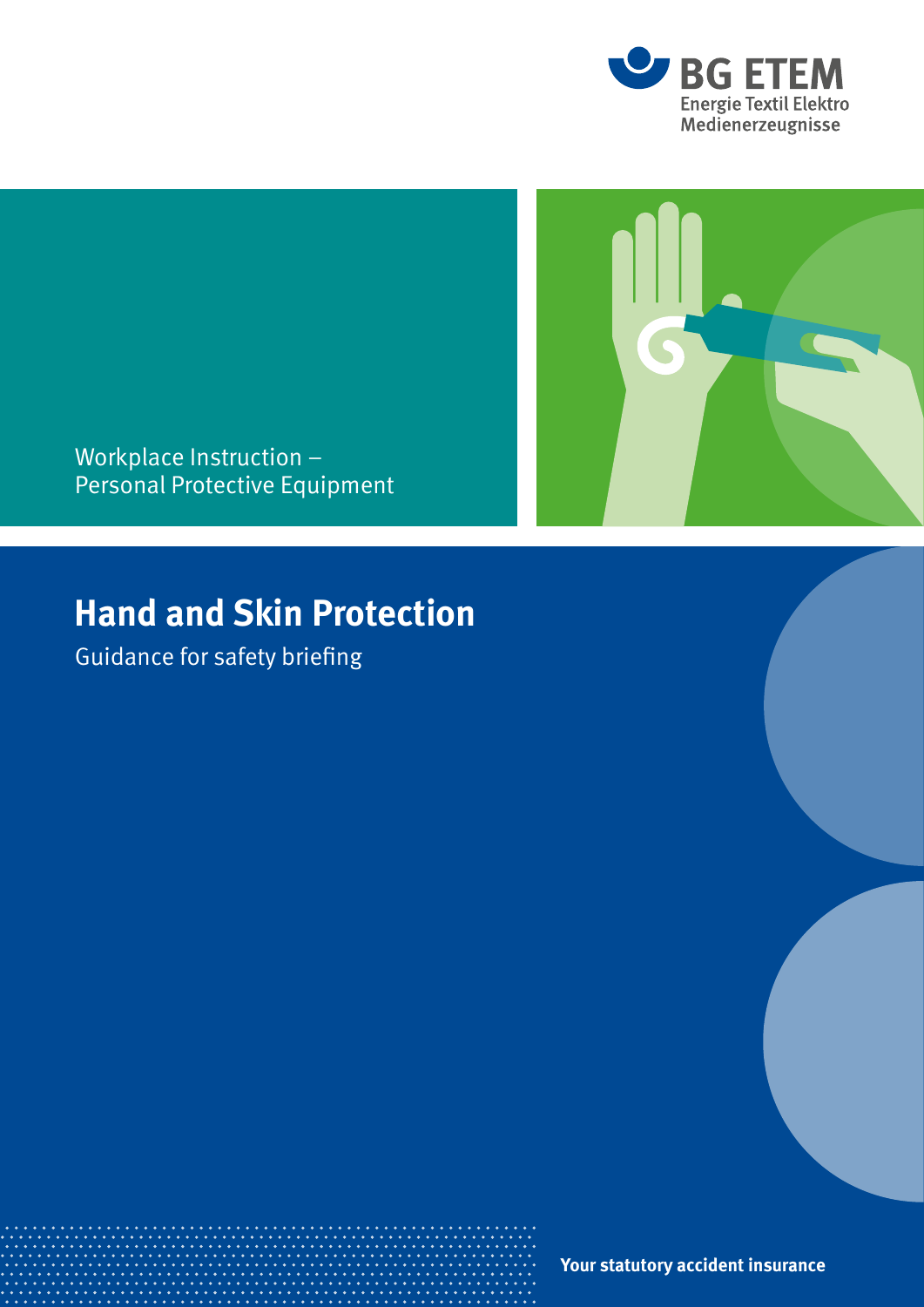# **Why is it important to protect the skin?**

### **Facts**

The skin is an important barrier between body and environment. Influences of the work place may overstrain the natural protective ability of the skin and ultimately cause skin diseases - the most common of occupational diseases. In the worst case , this could actually lead to permanent disability.

But we can protect the skin against these damaging workplace influences!

#### **Tip**

Protective measures only work if they are applied correctly.

### **Which hazards exist?**

A build up or film of hydro-lipids is permanently in place on the surface of the skin. This is the first barrier against damaging agents and diseasecausing germs. The lipid film can be destroyed due to working in humid conditions for example in water, condensation water with cooling lubricants, frequent hand cleaning, skin irritating agents. The skin shows first signs of inflammation. If these signs are ignored, dermatitis could develop. Thus hazardous substances and germs could enter, pass into the bloodstream and lead to infections and organ damage. There is no early-warning system for UV radiation. The skin responds with sunburn when skin damage has already occured. Skin aging and skin cancer may be the consequences.

Occupational skin disease could include occupational eczema, symptoms are:

- **Infection of the outer skin layer and nail bed**
- **Itching**
- **Skin redness**
- **Skin flakes**
- **Chapped and cracked skin**
- **Skin rash**
- **Blisters**





Skin diseases that are not treated in time can lead to prolonged complaints and force affected persons to give up the harmful activity or even the profession.

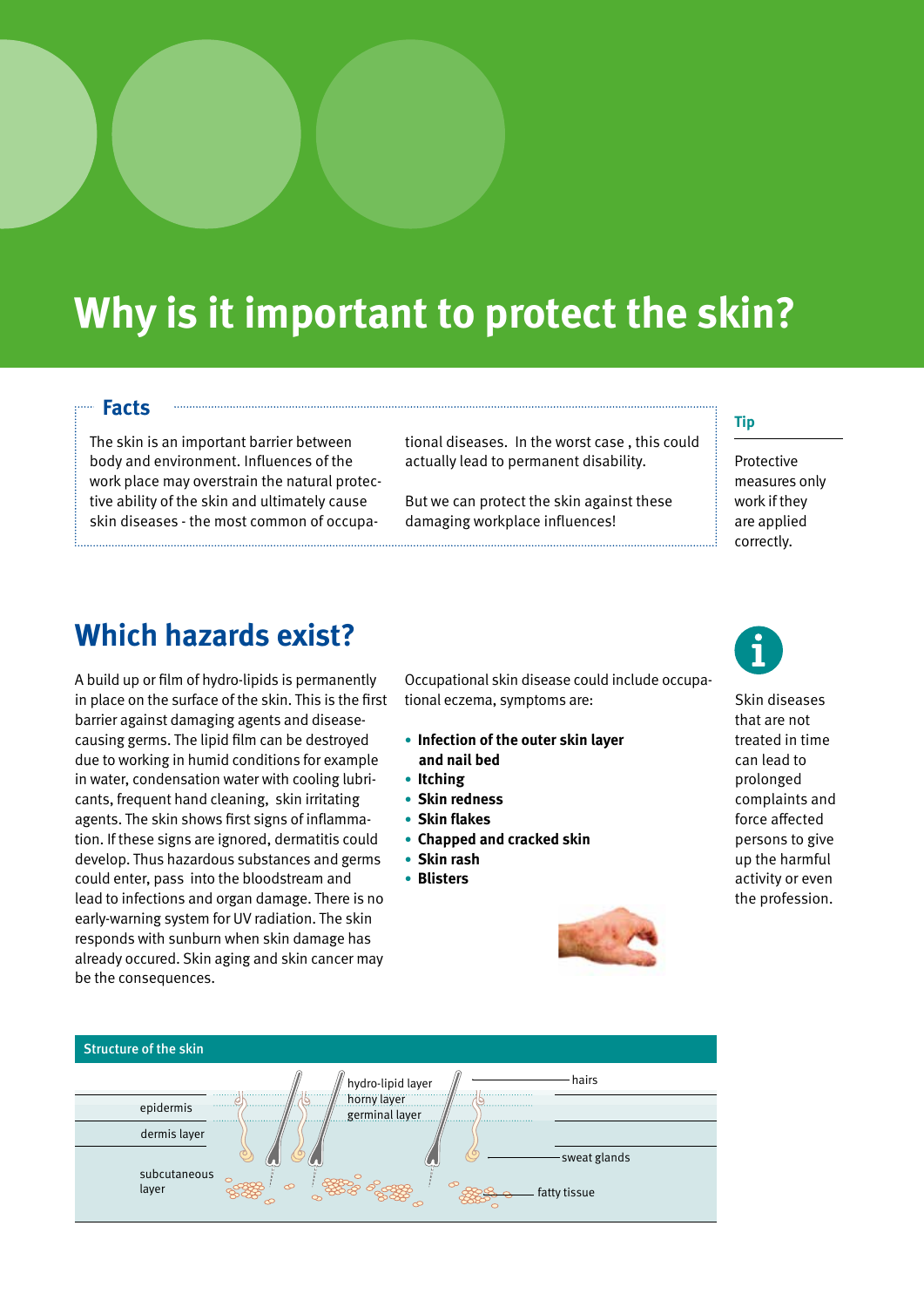

### **Damaging influences**

- **Chemical influences:** like for example, solvents that irritate the skin, alkaline solutions, acids that cause skin burns and leave scars.
- **Biological influences:** like for example contaminated solvents, waste water, blood or body secretions which could penetrate the skin and lead to serious damage, e.g. inflammation of the liver.

### **How to protect the skin?**

Correct behaviour helps protection. Skin cleansing materials must be suitable for the damaging agents. Hand disinfection according to the hygienic and disinfection plan. Control contamination of solvents, wear protective equipment and gloves.

#### **Please follow:**

- Hand and skin protection plan, the hygiene and disinfection plan, use suitable skin protection
- Glove plan, only suitable gloves will protect
- Adhere to occupational instructions, like for example first-aid measures for skin injuries
- Keep protective equipment, gloves and workplace clean
- Correct use of protective equipment
- Replace nonconforming protective equipment

• **Physical influences:** like for example, sharp edges and ridges, mechanical strain, rough surfaces may cause injuries or inflammation. Humid works could de-fat the skin, cold weather may lead to frostbite, UV radiation could cause skin redness, skin burns and skin cancer.

### **Tip**

The online portal for hand and skin protection of the BG ETEM offers userfriendly and comprehensive decisionmaking support in the selection of suitable

- Protective gloves
- Skin protection agents
- Skin cleansing products
- Skin care products

BG ETEM provides information on the subject in brochures, skin protection and glove plans.

#### **www.basisbgetem.de**



- Take note of any changes in the appearance of skin. Contact the company doctor for advice
- apply skin protection cream onto clean, dry skin before starting to work, also apply cream to palms, nail bed and between the fingers



Apply skin protection cream to clean and dry skin before work. Apply skin protection cream to the back of the hand, rub in first there and then also on the palm of the hand. Don't forget the sensitive areas between the fingers and around your fingernails.